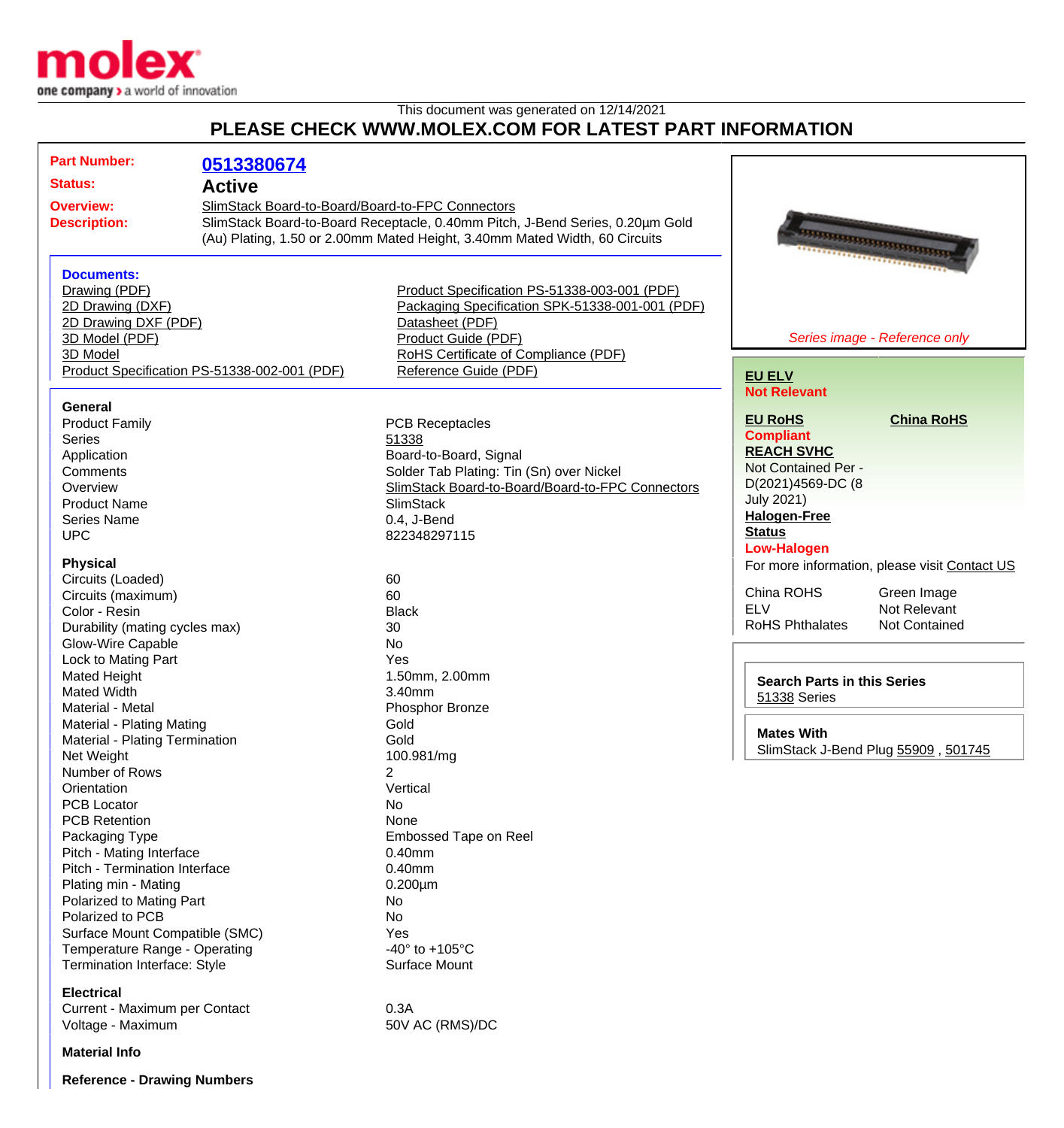PS-51338-002-001, PS-51338-003-001 Sales Drawing Sales Drawing SD-51338-003-001, SD-51338-004-001

This document was generated on 12/14/2021

## **PLEASE CHECK WWW.MOLEX.COM FOR LATEST PART INFORMATION**